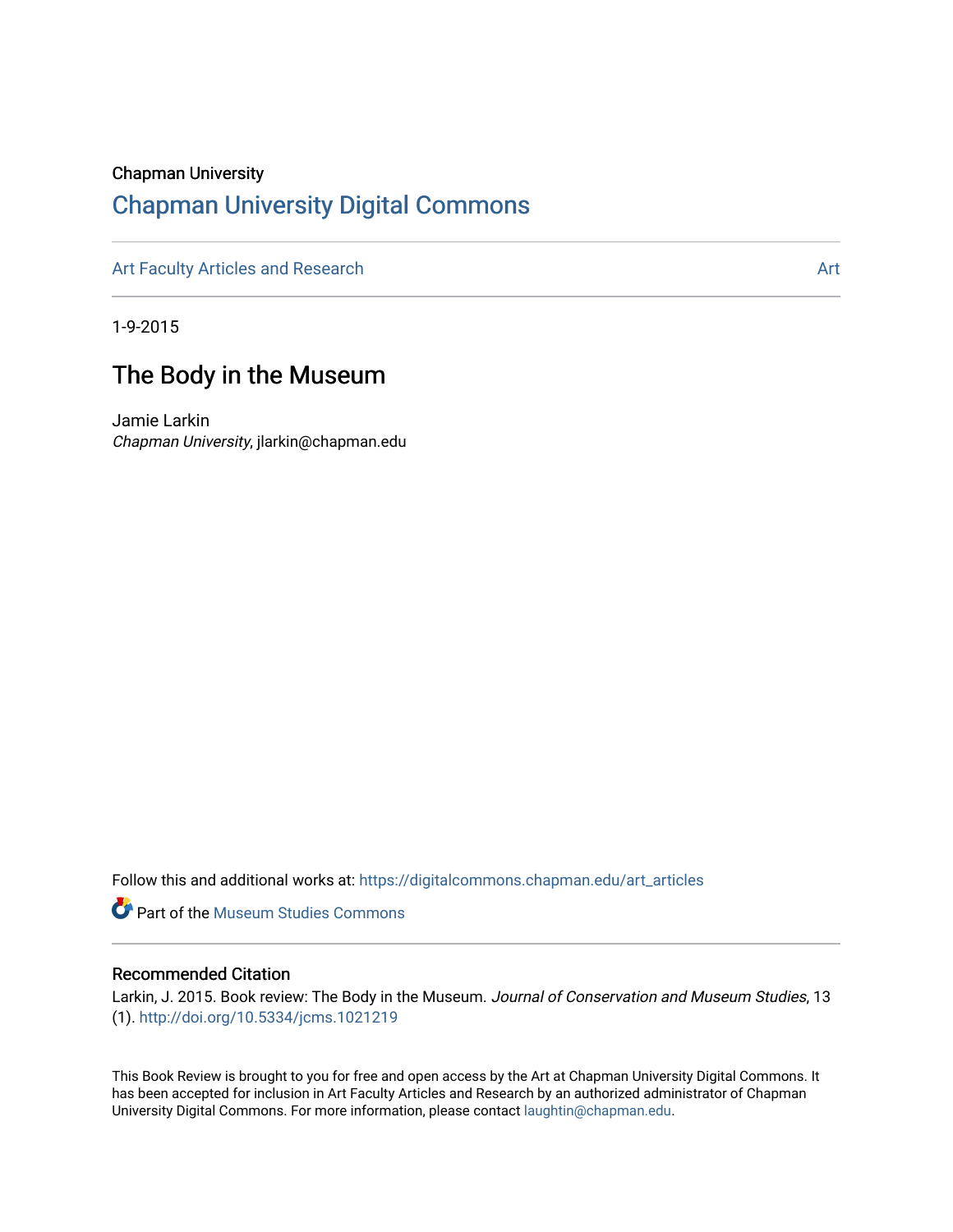## The Body in the Museum

#### **Comments**

This book review was originally published in Journal of Conservation and Museum Studies, volume 13, issue 1, in 2015. <http://doi.org/10.5334/jcms.1021219>

### Creative Commons License



This work is licensed under a [Creative Commons Attribution 3.0 License](https://creativecommons.org/licenses/by/3.0/).

Copyright The author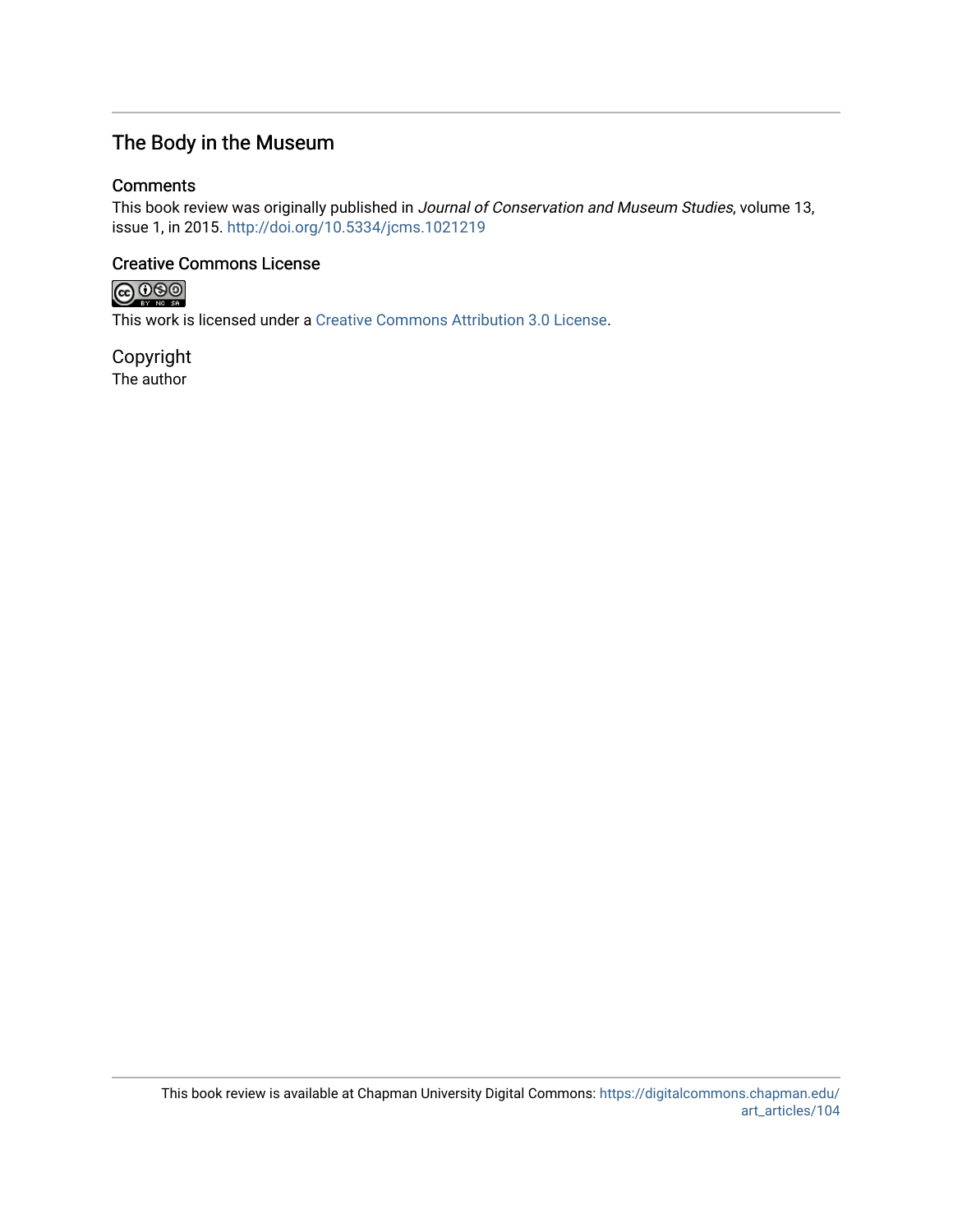

#### **BOOK REVIEW**

# The Body in the Museum

Museum Bodies: The Politics and Practices of Visiting and Viewing, Leahy, H R, Farnham: Ashgate Publishing Limited, 216 pages, 2012

#### Jamie Larkin\*

Helen Rees Leahy's *Museum Bodies* is an original and provocative contribution to an emerging sub-field within museum and heritage studies, which takes as its concern the relationship between the museum institution and the body of the visitor. This volume is timely as it not only makes a valuable contribution to an emerging corpus of museological literature but also comes at a point when 'embodied' writing and experiences are re-emerging as part of a wider contemporary cultural zeitgeist. Leahy's well-written and accessible work will be of use to academics addressing museum history and theory and to practitioners looking for an astute analysis of the interplay between visitor and museum and the pressures that may be faced during the museum visit.

The principal focus of Leahy's work is the emergence of the museum in the late  $18<sup>th</sup>$  and early  $19<sup>th</sup>$  century. She deftly shows how many of our contemporary museum behaviours have been shaped by arts and cultural institutions, for example walking (not running) in the galleries, whispering rather than talking, and the prohibition of touch. Conceptually, Leahy's work aims at 'redirect[ing] our attention away from the museum as a collection of objects to the museum as a site of social and corporeal practices' (p.3). If John Berger's *Ways of Seeing* (1972) shifted the focus on how the visitor gaze is constructed in art museums, then *Museum Bodies* is the opening salvo in a wider, critical discussion of how museums have developed 'normative practices of spectatorship' (p.50) by regulating visitors' bodies and of how these practices continue to be negotiated.

Attention to bodily practices in the museum is not a wholly new departure, but is an area that is under-documented and under-theorised. Throughout her work (especially in chapter four: *Performing the Museum*), Leahy uses examples from the contemporary art movement of relational aesthetics (Bourriaud 1998), which focuses on human actions and behaviours embodied in particular social contexts. The movement sees artists draw attention to and challenge established social relationships, particularly the authority and conventions of museums and galleries. While there has been critical commentary on this movement within an art historical context (e.g.

Robb 2013), Leahy examines artists such as Tino Sehgal and Carsten Höller and their concerns with regulating mobility and interaction in the gallery with a focus more specific to museum studies.

The two significant predecessors to Leahy's book covering similar theoretical material are Tony Bennett's *The Birth of the Museum* (1995) and Carol Duncan's *Civilizing Rituals* (1995). Both volumes, which largely apply the work of Foucault to museums in a 19<sup>th</sup> century context, examine the underlying power relations that produce practices of viewing, and the performative, ritualistic functions at play on an institutional level – what Bennett terms the 'exhibitionary complex'. Similarly, other works highlight social formation and exclusion in more grounded, contextual detail, notably Richard Altick's *The Shows of London*  (1978) and Kate Hill's *Culture and Class in English Public Museums, 1850–1914* (2005).

Leahy's contribution to this discussion is twofold. Firstly, by focusing on the physiology of the visitor in the gallery she really gets to grips with the experiential nature of the visit. Here the visitors are no longer masses being acted upon and shaped indiscriminately: they are people unsure how to look, how to walk, what to say – they are learning how to be museum visitors. Leahy documents how the visitor's body affects and is affected by the museum and begins the long overdue theorisation of the body in the museum through recourse to the anthropological literature (particularly following Marcel Mauss). Secondly, rather than relying on more traditional sources for 19th century museums, she utilises newspaper reports, prints and paintings, and both first-hand and fictitious accounts to provide a richer and more vivid insight into visitors' encounters in this period. Such images and texts provide useful, untapped resources ripe for analysis. Indeed, while specific reference is made to the British Museum and the Royal Academy of Arts, the additional focus on the 1857 Manchester Treasures Exhibition provides a welcome counterpoint to the usual London-centric focus of analyses of museum history in this period.

Leahy's work is welcome because it puts understanding visitors and their experience to the forefront of museological practice. Of particular interest here is the emerging application of 'affect theory' to museum and heritage practices. This theory ties the analysis of visitor experience to the emotional, physical, and interactive compohistitute of Archaeology, UCL, UK https://www.marchareor.compo-<br>ilarkin@ucl.ac.uk or the institutionally visual or \* Institute of Archaeology, UCL, UK and the More traditiona

[j.larkin@ucl.ac.uk](mailto:j.larkin@ucl.ac.uk)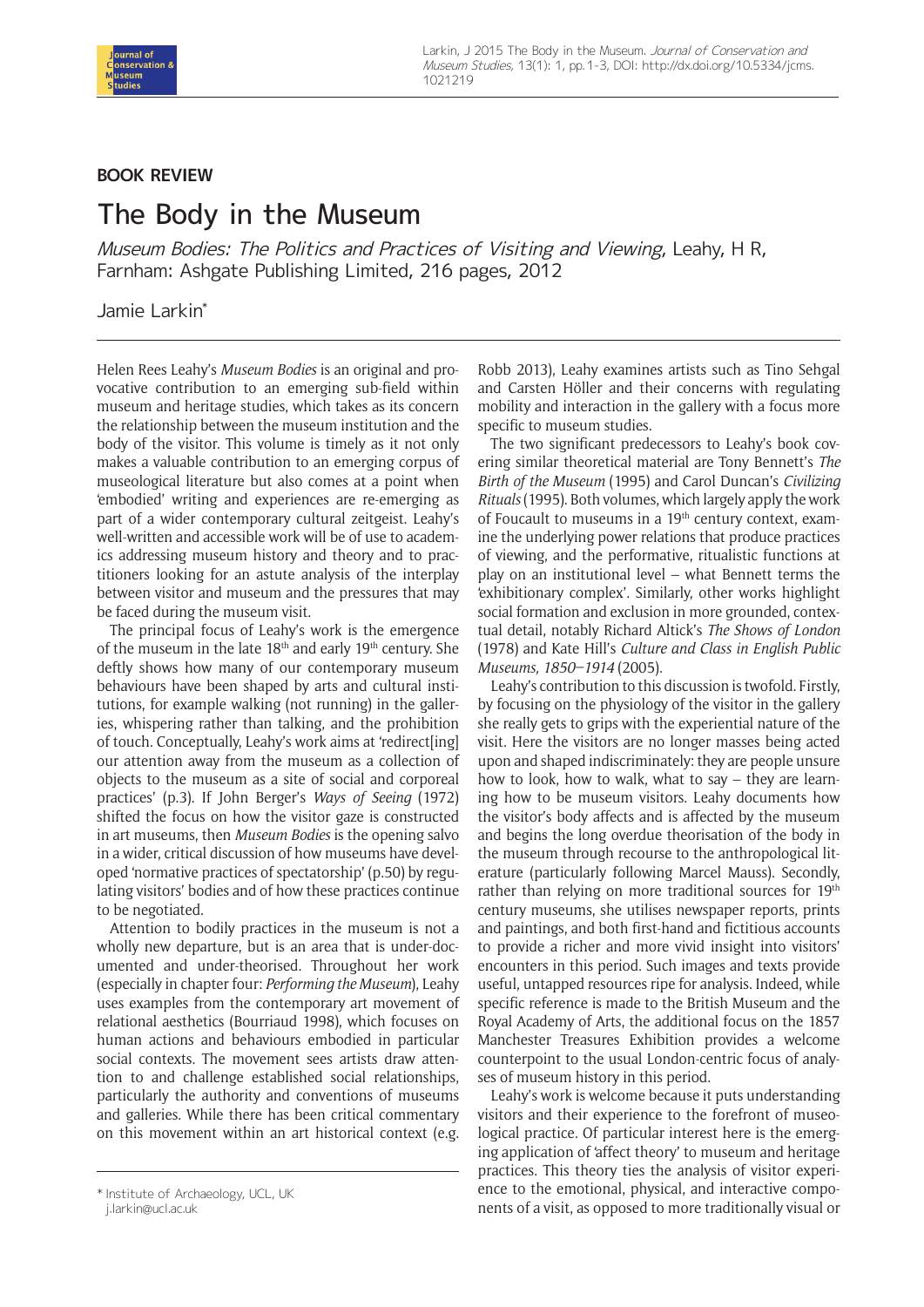linguistic understandings. A particularly pertinent work, which in many ways makes a good companion piece to *Museum Bodies,* is Emma Waterton and Steve Watson's recent volume *The Semiotics of Heritage Tourism,* which takes as its premise that '…there is a whole repertoire of embodied performances and sense registers rooted in the framing of tourist experiences that hinge upon the body' (2014: 5). An understanding of such bodily practices also calls for new methodologies to apprehend the museum visit in more nuanced ways than through the ubiquitous visitor survey. Certainly, more anthropological methods – particularly phenomenology, ethnography, and psychogeography – could fruitfully be employed here. Congruent calls have recently been made for such changes in archaeology syllabi (e.g. Zarger and Pluckhahn 2013) and could perhaps be further developed across museum studies courses.

Concerning the book's contents, chapter one explores the institutional framework surrounding the prospective visitor's ability to visit the museum by considering how  $18<sup>th</sup>$  and  $19<sup>th</sup>$  century arts institutions cultivated suitable publics. Here, Leahy contrasts the admission practices of the British Museum and the Royal Academy of Arts to show how these could regulate, restrict, but also (sometimes) liberate the visitors and their experience.

The British Museum, opened to the public in 1759, was free to enter yet particularly restrictive in practice. Tickets were only granted after an application in person, and two trips to the museum were therefore necessary. This was a method deployed to restrict the entrance of undesirable visitors, as it was assumed that only people of independent means would have enough leisure time to be able to adhere to such onerous requirements. Upon arrival, groups were escorted through the galleries, often at great speed, by uninformative guides whilst passing by unlabelled exhibits. Mandatory guided tours were ended in 1810, and visitors were finally allowed to explore at their leisure. Yet certain regulatory practices continued – in lesser form – with stipulations related to proper attire, further highlighting the institutional control over the corporeal aspects of the visit.

Conversely, the Royal Academy of Arts charged an entrance fee from its outset but allowed visitors to explore the galleries freely. Consequently, a visit there was more loosely restricted, and bore closer resemblance to the popular exhibitions and circus shows of  $19<sup>th</sup>$  century London. As a result, the gallery became a social affair: it was a place to be seen as socialite, connoisseur, or dandy. Leahy describes it as 'a critical venue for the development of exhibition going as a social as much as an aesthetic experience' (p. 37). Of particular interest is how these two atavistic museum experiences form the poles that still, to some extent, govern the visitor experience today. The museums and galleries willing to open themselves up to their audience by placing fewer restrictions on visitors and their bodies and embrace their role as aesthetic, critical, yet inclusive spaces are the ones which, today, ultimately provide a greater degree of relevance for their broader societies.

The subsequent chapters take up the story of the body in the gallery with more sustained focus. Chapter two considers the physiological act of looking at art and explores what Leahy terms the 'spatial and visual relations between visitor and artwork' (p. 45). Here she shows that spectatorship – where to stand, how to look, how long to  $look - is an acquired technique and considers how the$ 'spectating body' has been developed. She then considers the dichotomy between motion and stasis (oscillating between 'glancing' and 'gazing') and the allure of a particular artwork versus the imperative to keep moving through the gallery.

Chapter three addresses mobility in the museum. Leahy shows how museums determined the way that visitors should proceed through the galleries and apprehend the art: to 'move at a pace that is "rhythmically resonant" not only with the curatorial script, but also with the visitor's judicious editing of that script' (p. 85). The physical effects of this joint intellectual and physical activity manifest themselves as the museum fatigue first described by Benjamin Ives Gilman in 1916 (or 'an aesthetic headache' according to Henry James (1877)), and Leahy recounts some of the early measures museums attempted to take in order to mitigate this, namely alternate organisations of gallery space.

Chapter four presents an analysis of performance in the museum through the emergent movement of relational aesthetics mentioned above, while chapter five explores the direct physiological effects of the museum on the visitor. The latter include maladies such as Stendhal Syndrome, wherein visitors are mentally overwhelmed by their experience, as well as instances in which the visitors themselves cause physical harm to the galleries, such as the slashing of the Rokeby Venus by suffragette Mary Richardson in 1914. Finally, chapter six returns to the challenge of exclusion within the gallery space itself (as opposed to the access issues dealt with in chapter one), focusing on traditionally marginalised groups including the working class, women, and children.

As accomplished as the book is, there are a few points that I felt required some elaboration. My main concern was the lack of coverage of contemporary museum visitor practices. Leahy's focus on the development of bodily practices at the 'birth' of the museum in the 19<sup>th</sup> century is quite understandable, and the inclusion of examples of contemporary artwork highlight some current issues well. Yet the cursory treatment of today's visitor in the epilogue (three pages) is somewhat disappointing. As the book's text runs in its entirety to 192 pages, an additional chapter outlining some of the significant changes in terms of practical technologies – audio devices, smartphones– and how they work on the body would have been welcome and within the scope of the volume. Furthermore, there is an overt focus on art galleries/exhibitions and large, national (or quasi national) institutions in the book. While this is entirely necessary in this context due to a general paucity of source material, further study into museums of different scopes and scales, probably conducted through painstaking archival research,